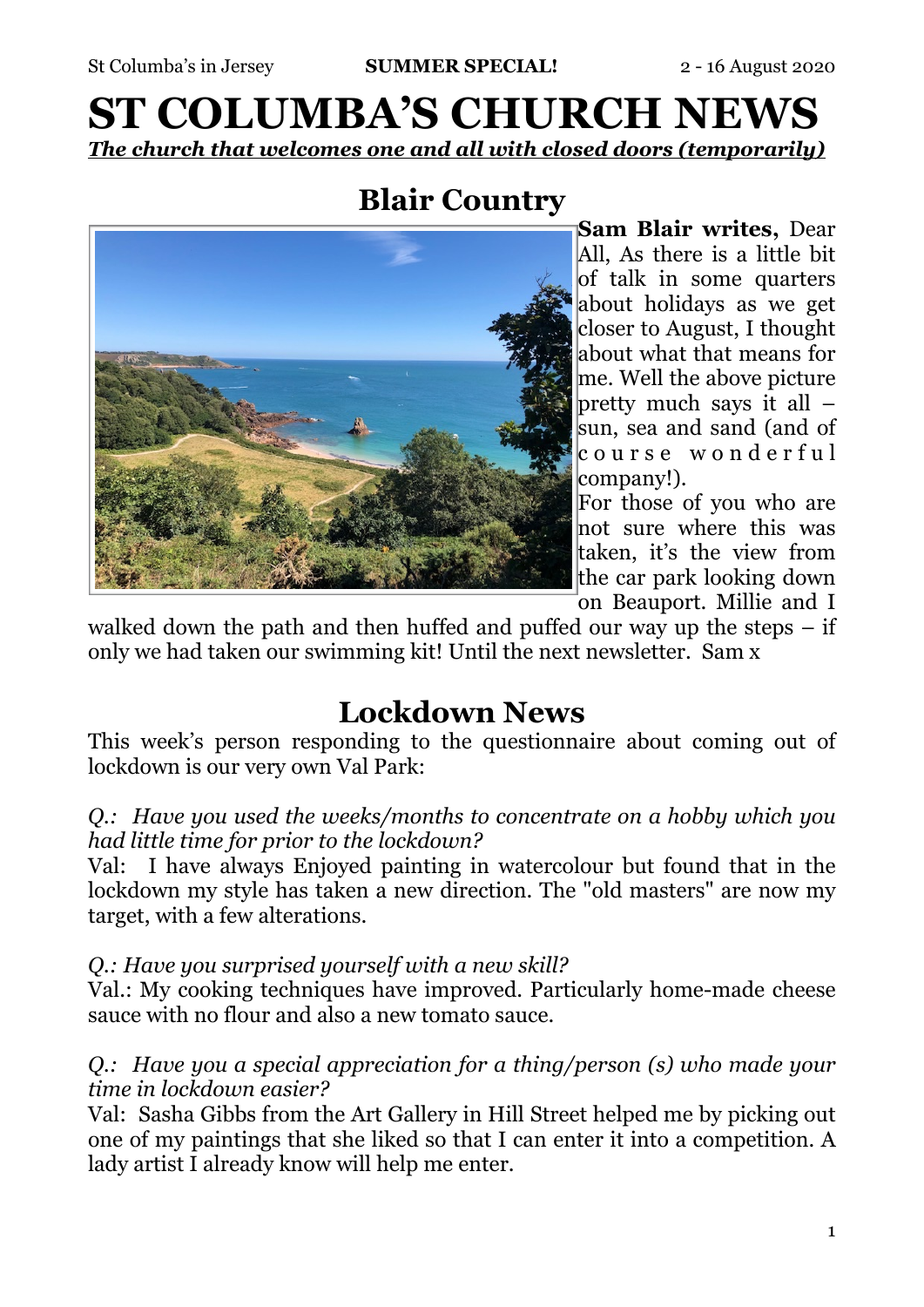*Q.: What are you looking forward to doing as the lockdown eases?*

Val: I really must learn more computer skills. Also eating in restaurants. I ate in Voisins the other day and it was great.

*Q.: Have you felt God's presence more strongly/less strongly in the past few months?*

Val: Certainly I have felt God's presence more strongly in the past few months.

*Q.: Is there anything you wish to carry on doing after lockdown eases, that you weren't doing before it happened in March?* Val: Carry on painting.

### **Your attention please; we are pleased to announce the arrival of... Sinclair Calling**

**Musings from Jim Sinclair,** The past week has seen a couple of disappointments, both related

to my birthday on 25th July. In June Christel ordered me a copy of the reprinted British Rail Corporate Identity Manual (many of you may remember I used to work for BR). Maybe you didn't realise it but BR's rebranding in the mid 1960s has been recognised as one of the most successful ever by a large organisation. Their manual is still held up as one of the best in the world. Everything about the organisation had to be rebranded and the BR



letters font (rail alphabet) on signage is considered to be the clearest of all time. Long story short, there was no sign of it mid July so she contacted the sellers. They sent another one and yep, you guessed it, that never arrived by the big day. Still no sign. The much maligned BR, although a butt of jokes, was, in the mid 1980s, running more 100 MPH plus trains per day than the whole of Europe combined.

The second disappointment was a planned trip to the Echreous booked for Monday 27th July. This was cancelled due to high winds. It is rebooked for Friday 31st July. Birthdays, who'd have 'em? Well, all of us actually, else this column wouldn't appear.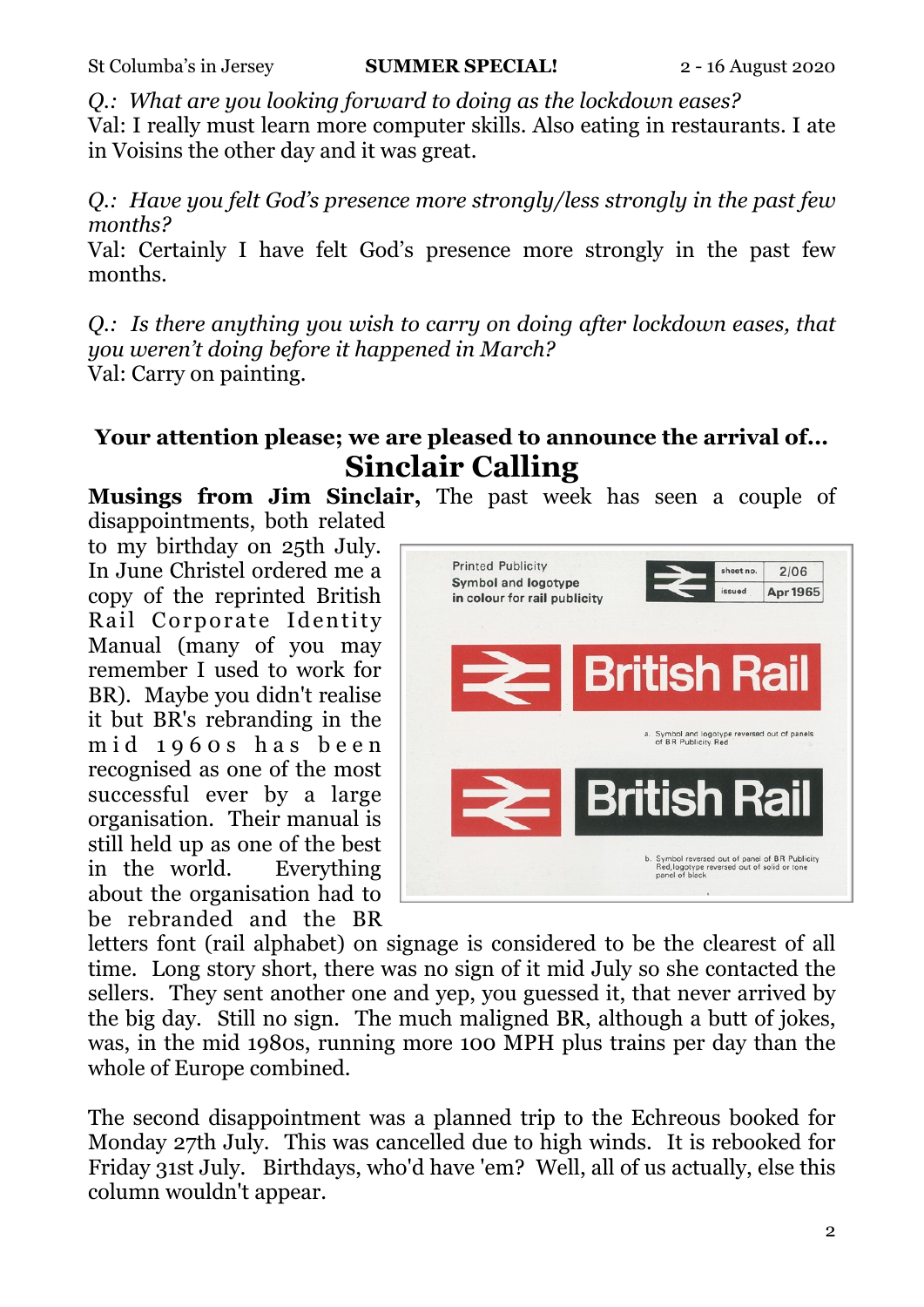On top of these I revisited Grosnez on Tuesday night to see the comet Neowise. What with wispy cloud and a gibbous, bright Moon, this proved impossible. However, in the wee small hours early on Wednesday morning I looked out the back at Chez Sinclair in First Tower and even with the street and house lights I did manage to spot it to the left of the Plough through the binoculars, though it was just like a fuzzy star. The tail was not much in evidence. So farewell Neowise it was nice seeing you.

## **Church Walk - 19 August at 2pm**

**Sam Blair writes,** We will have our first church walk on Wed 19 August. It will be a familiar one for all and will start at my house – the reason for this is so that we can all have a lovely cup of tea and a socially distancing chinwag in my garden afterwards!

Please, please could you let me know in advance if you plan to come so that I know how many we will be. As always any problems contact me on 07797 754532 or email me on [samgblair@gmail.com](mailto:samgblair@gmail.com)

### **Competition News**

Last week's quiz questions all had the answer,  $17, 18, 19$  or 20. A bumper mailbox and excellent answers with C. Ludlow having a week off. Winners this week are B. Bennie, E & B Glover

Answers: 1. 19, 2. 20, 3. 17, 4. 20, 5. 20, 6. 18, 7. 19, 8. 17, 9. 18, 10. 20

# **This Week's Competition**

Inspired by Jean's recent singing at our Sunday service, this week's quiz is all about music. You have a while...deadline is 19 August.

- 1. Pete Best was the "fifth" member of which pop group?
- 2. Which seven-letter word, beginning with  $\overline{v}$  is the name of an Anglican evening service?
- 3. What does the abbreviation "SATB" stand for in choir music?
- 4. Who recorded the song "Heartbreak Hotel" in 1956?
- 5. How many sections (e.g. brass) are typically in a symphony orchestra: 3, 4, 5 or 6?
- 6. If award-winning musician Evelyn Glennie was playing in an orchestra, which section would she be in?
- 7. Gary Barlow, Howard Donald and Mark Owen are members of what British boy-band? (4, 4)?
- 8. "Hepsaoonx" is an anagram of which musical instrument?